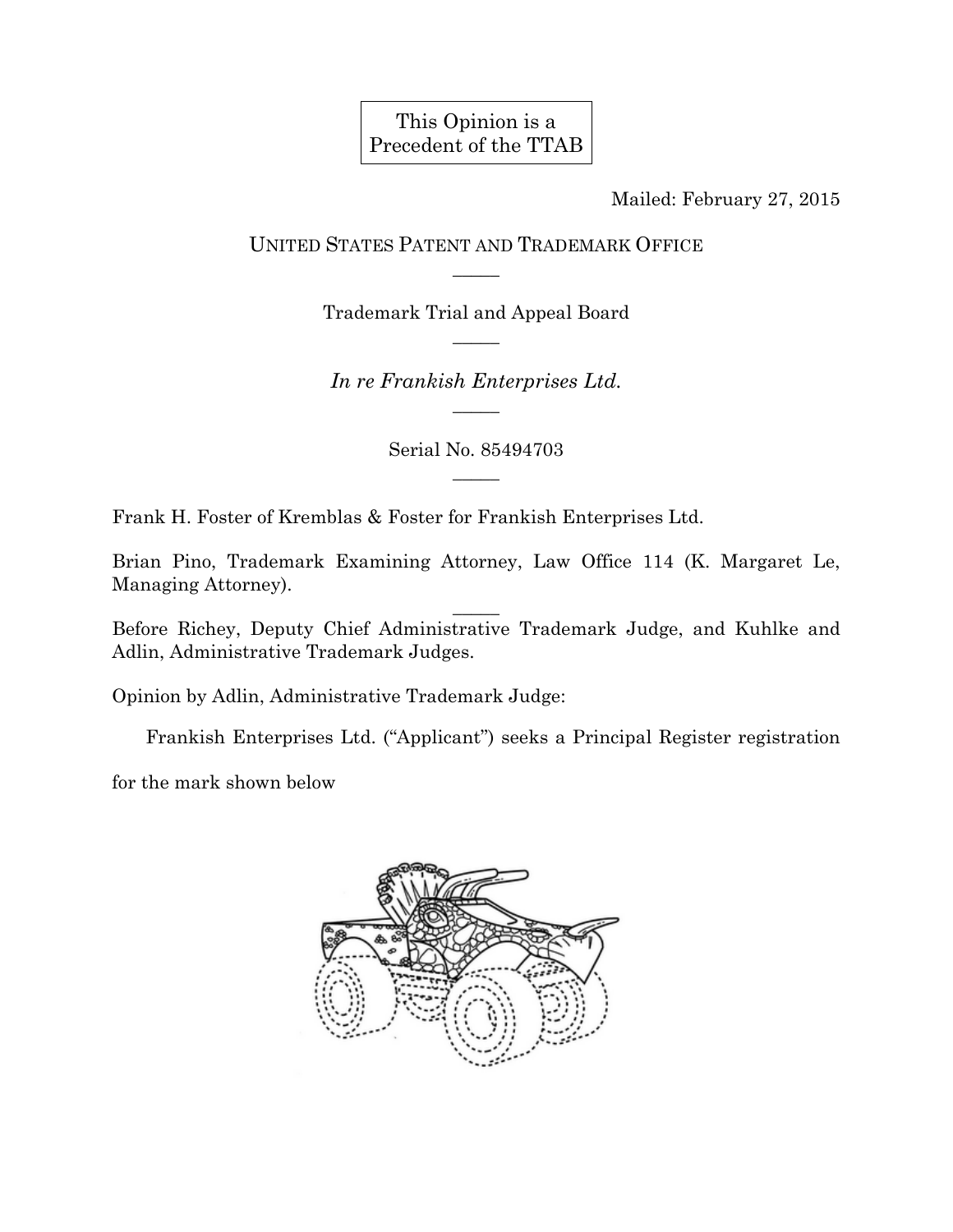1

for "Entertainment services, namely, performing and competing in motor sports events in the nature of monster truck exhibitions."1 The application includes this description of the mark: "The mark consists of a truck cab body in the design of a fanciful, prehistoric animal. The matter shown by dotted lines is not part of the mark, but serves only to show the position of the mark"; color is not claimed as a feature of the mark.

The Examining Attorney initially refused registration on the sole ground that "the proposed mark, as used on the specimens of record, does not function as a service mark" (the "Failure to Function Refusal"). Examining Attorney's Appeal Brief at 1-2.2 After that refusal became final, Applicant appealed and briefed the Failure to Function Refusal, following which the Examining Attorney requested and was granted a remand to issue a second refusal, that "[t] he mark on the specimens disagrees with the mark on the drawing" (the "Mutilation Refusal").3 Office Action of September 30, 2013. While the Examining Attorney indicates in his brief that the basis for this alternative refusal is that "the specimen does not show the applied-for mark in the drawing in use in commerce," Examining Attorney's Appeal Brief at 2, it is clear that this refusal is *not* based on a finding that Applicant's specimens do

<sup>&</sup>lt;sup>1</sup> Application Serial No. 85494703, filed December 14, 2011, based on first use dates of January 30, 1998. Previously, Applicant owned Principal Register Registration No. 2303638 for the same mark for the same services, but that registration was not renewed and expired on July 31, 2010. Applicant's Appeal Brief at 13; Office Action of March 27, 2012.

<sup>2</sup> In the April 23, 2012 Office Action and thereafter, the Examining Attorney indicated that Applicant could seek registration under Section 2(f) of the Act, but that "an allegation of five years' use alone will be insufficient evidence of distinctiveness in this case." Applicant declined to pursue registration under Section 2(f), and contends that doing so is "unnecessary." Applicant's Appeal Brief at 9.

<sup>3</sup> *See* Trademark Manual of Examining Procedure ("TMEP") § 807.12(d) (2014) and cases discussed therein.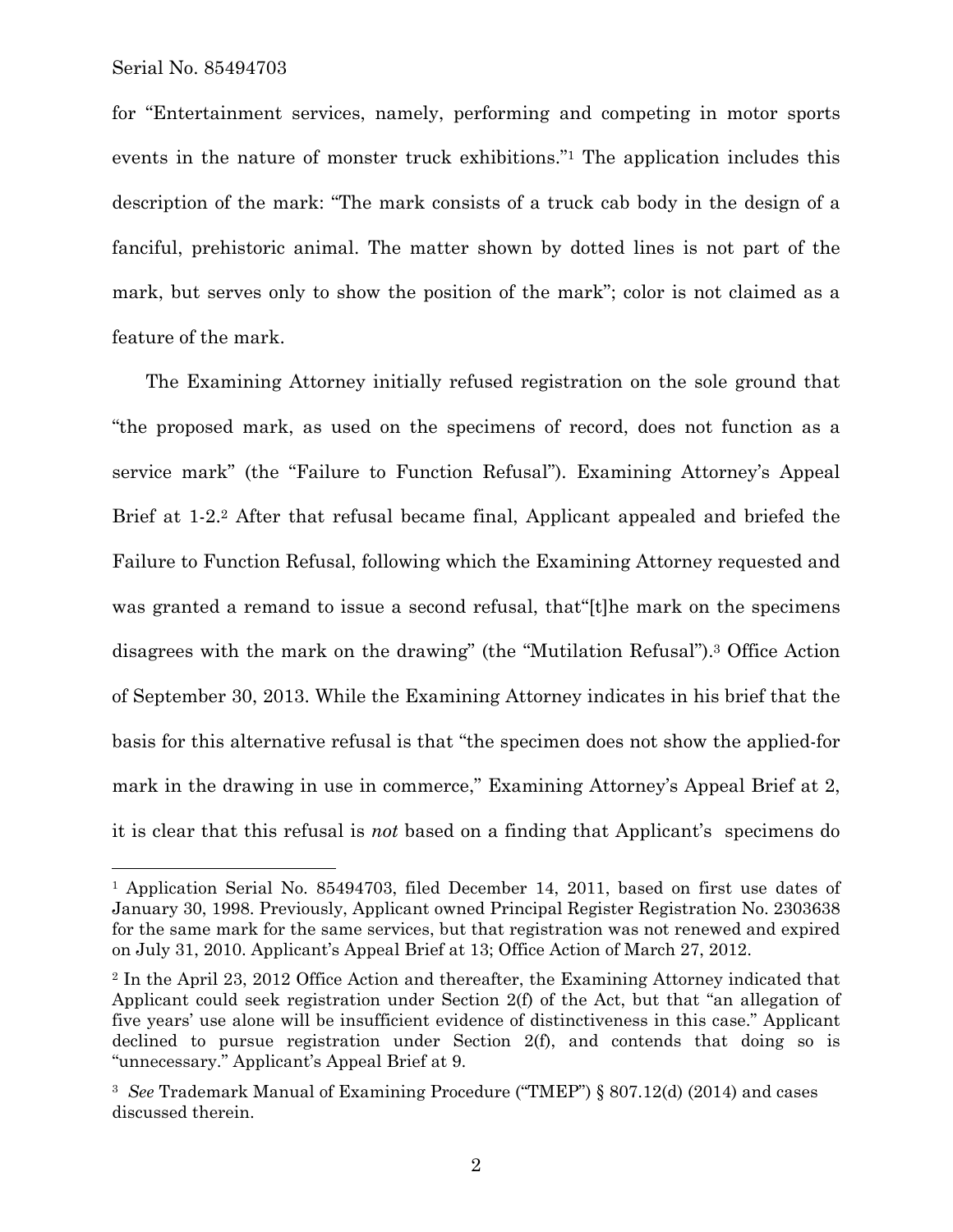not show proper service mark use, but instead on a determination that the mark in the drawing is not a substantially exact representation of the mark in use, as shown by the specimens, because the Examining Attorney cites Trademark Rule 2.51(a) and TMEP § 807.12(a) (2014) in support of the Mutilation Refusal. *See also* TMEP 807.12(d). Following issuance of the alternative refusal, Applicant supplemented its opening brief to address that refusal, following which the Examining Attorney filed his brief and Applicant filed its Reply Brief addressing both refusals.

#### **The Specimens**

During prosecution, Applicant submitted a number of purported specimens of use of its mark, but because some of them were not supported by the required declaration, the Examining Attorney found that "[t]he *only* acceptable specimens," *i.e.* the only specimens which could be considered, "are the specimens submitted on December 14, 2011, and January 8,

2013." Examining Attorney's Appeal Brief at 6 (emphasis in original). Applicant submitted the December 14, 2011 specimen with the involved application. It depicts Applicant's monster truck bearing the proposed mark during a performance, as shown at right.



Applicant submitted the January 8, 2013 specimens in response to an Office Action, including this photograph of Applicant's monster truck at another performance: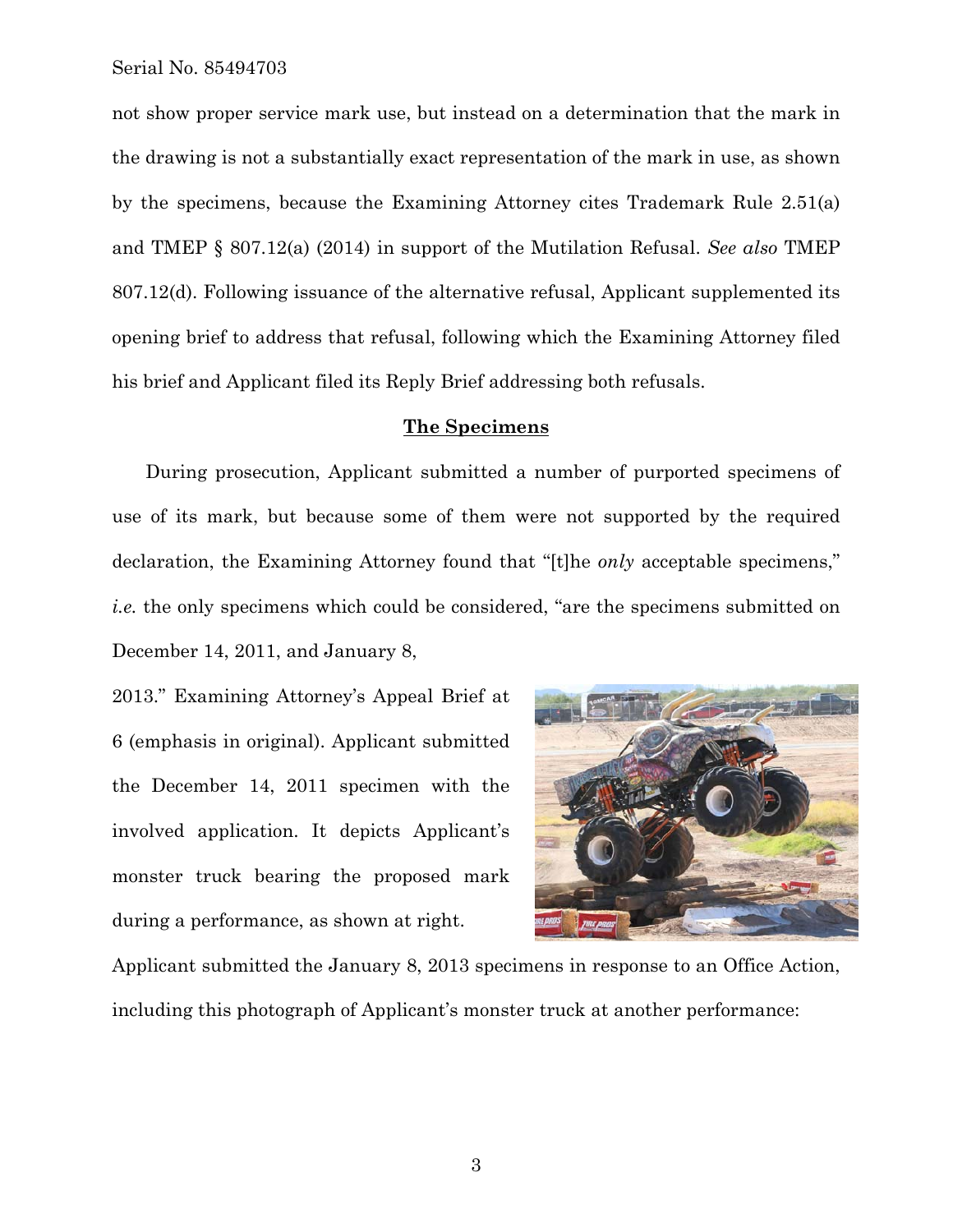

and this advertising poster:

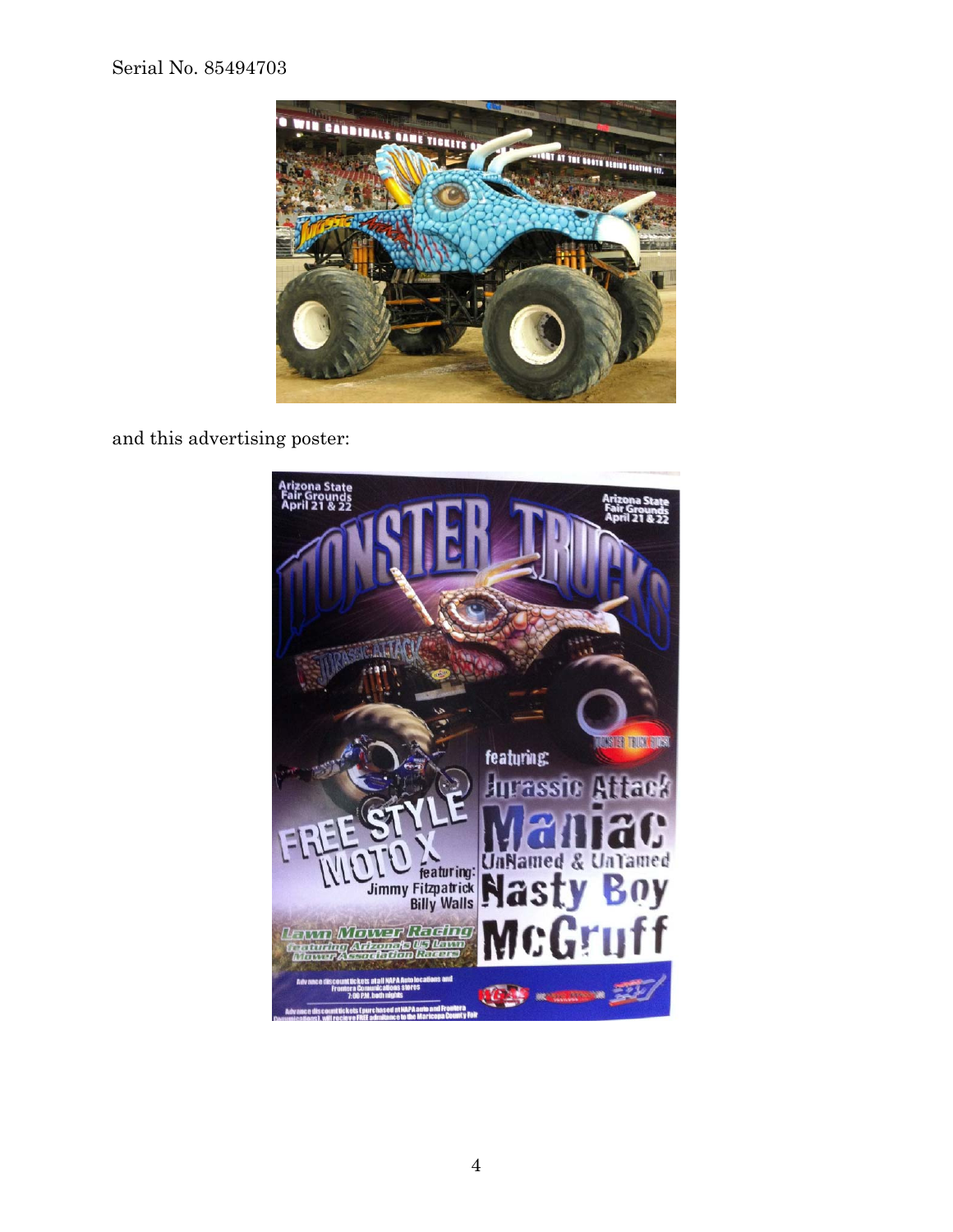## **The Failure to Function Refusal**

The Examining Attorney argues that the proposed mark "will not be perceived as [a] source indicator for the services" because "monster trucks normally appear in a wide variety of designs." Examining Attorney's Appeal Brief at 5. The Examining Attorney specifically relies on two Internet image searches for "monster truck" which revealed small and partially illegible photographs of monster trucks with various themes and designs; one set of search results includes 55 photographs or other depictions and the other includes 62 photographs or other depictions. The following is a representative sampling:

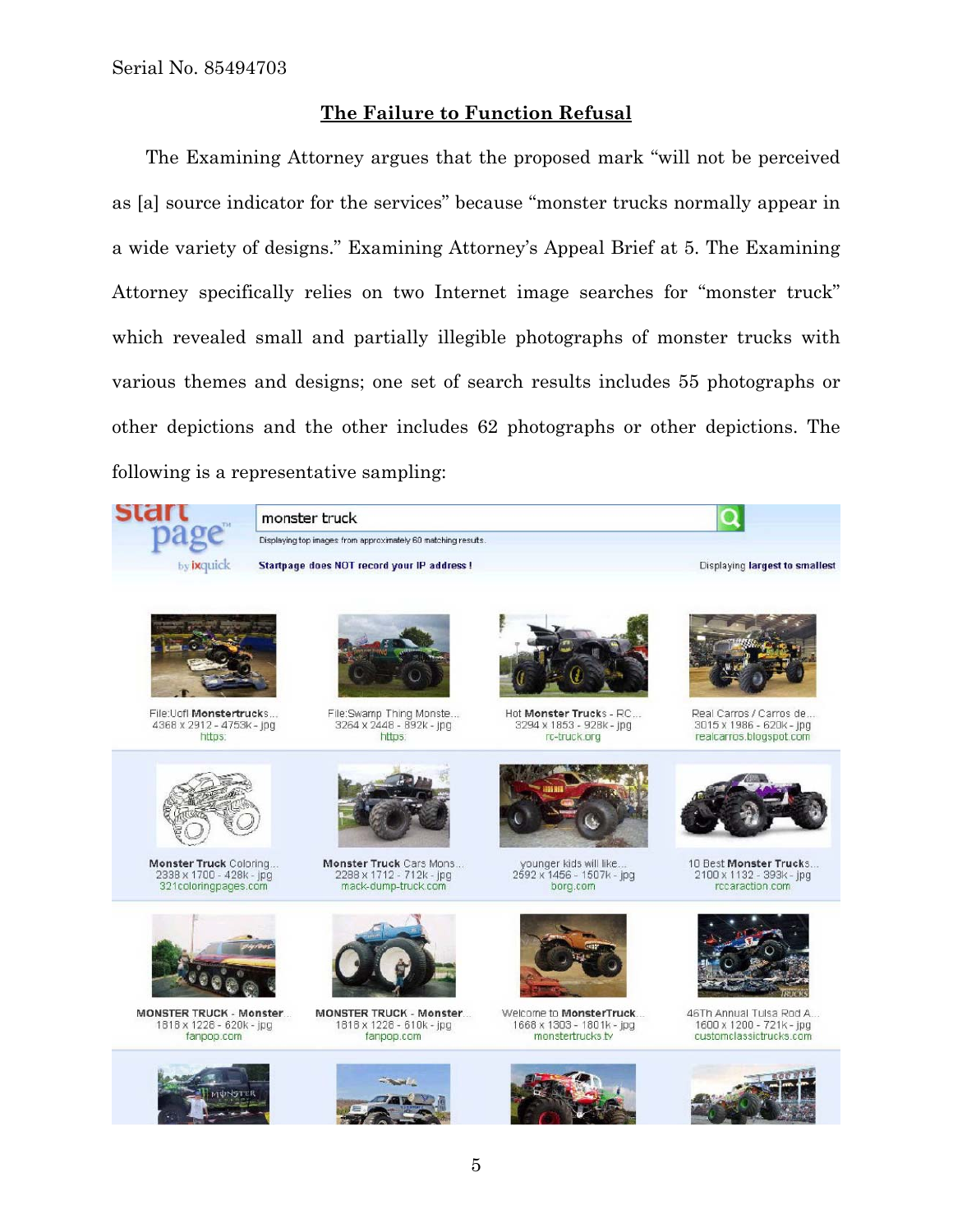1

Office Action of March 27, 2012 (printout from "startpage.com"); Office Action of April 11, 2014 (printout from "bing.com"). While several of the vehicles are apparently depicted in the search results more than once, such as the Batman and Monster Energy monster trucks, there is no dispute and Applicant admits "that monster trucks appear in a wide variety of designs." Applicant's Reply Brief at 3.

The search results do not reveal any monster trucks with unambiguous dinosaur or "fanciful, prehistoric animal" designs or themes. However, the Swamp Thing monster truck has large teeth, and may convey the impression of some type of animal, perhaps reptilian:



Similarly, a monster truck which may have a name including the word "Raptors" has large teeth and, while its theme is ambiguous, it could potentially be perceived as some type of prehistoric animal:4

<sup>&</sup>lt;sup>4</sup> It is clear that some of the monster trucks included in the search results perform in other countries, and there is no evidence that either Swamp Thing or the "Raptors" monster truck has performed in the United States. Nevertheless, we assume for purposes of this decision only that all of the trucks revealed by the Examining Attorney's searches have performed in the United States. As a general matter, however, evidence which does not relate to use of a mark in the United States may be given no consideration.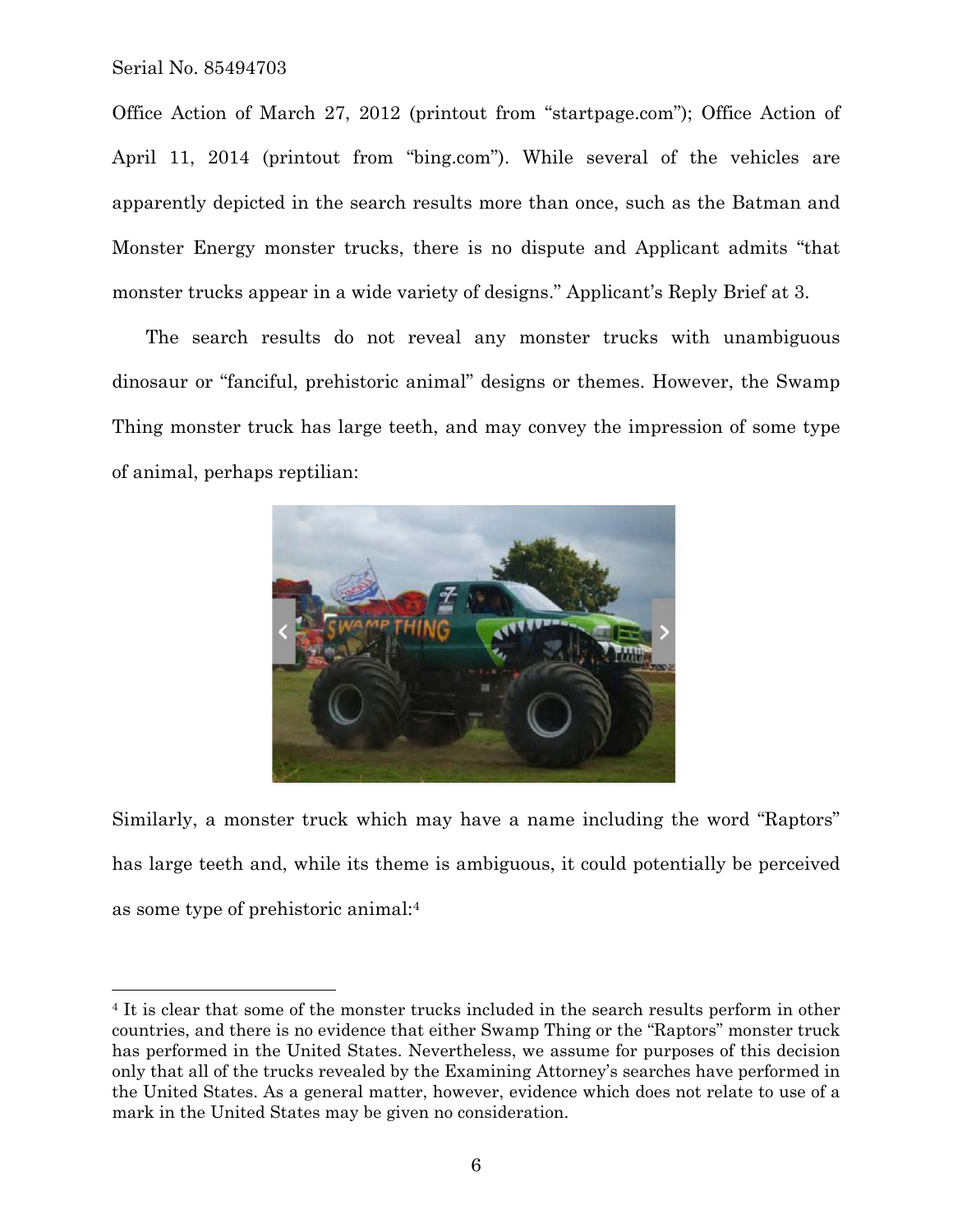1



The Examining Attorney argues that Applicant's proposed mark is trade dress which is not inherently distinctive because it is just "one of many interesting monster truck designs in which the applicant admits monster trucks appear." Examining Attorney's Appeal Brief at 6-7. In other words, "the proposed mark, as used on the specimens of record, does not function as a service mark to identify and distinguish applicant's services from those many other monster truck designs and to indicate the source of applicant's services." *Id.*at 7.5

Applicant argues that its mark "may well have a visually interesting appeal …. But that is no reason to disqualify it from *also* functioning to distinguish applicant's services." Applicant's Appeal Brief at 4 (emphasis in original). Applicant points out that its "fanciful, prehistoric animal" design mark is used with its word mark JURASSIC ATTACK,<sup>6</sup> and argues that "[t]he two together convey a theme that

<sup>5</sup> At times, the Examining Attorney referenced "ornamentation" in the context of the Failure to Function Refusal. However, an ornamentation refusal would generally apply only to trademarks as opposed to service marks such as Applicant's, TMEP § 1202.03 (2014), and in any event the stated basis of the refusal is that the "fanciful, prehistoric animal" design does not function as a service mark because it is not inherently distinctive.

<sup>6</sup> Applicant claims to own a registration for JURASSIC ATTACK (Registration No. 4185999), Applicant's Appeal Brief at 19, but failed to make the alleged registration of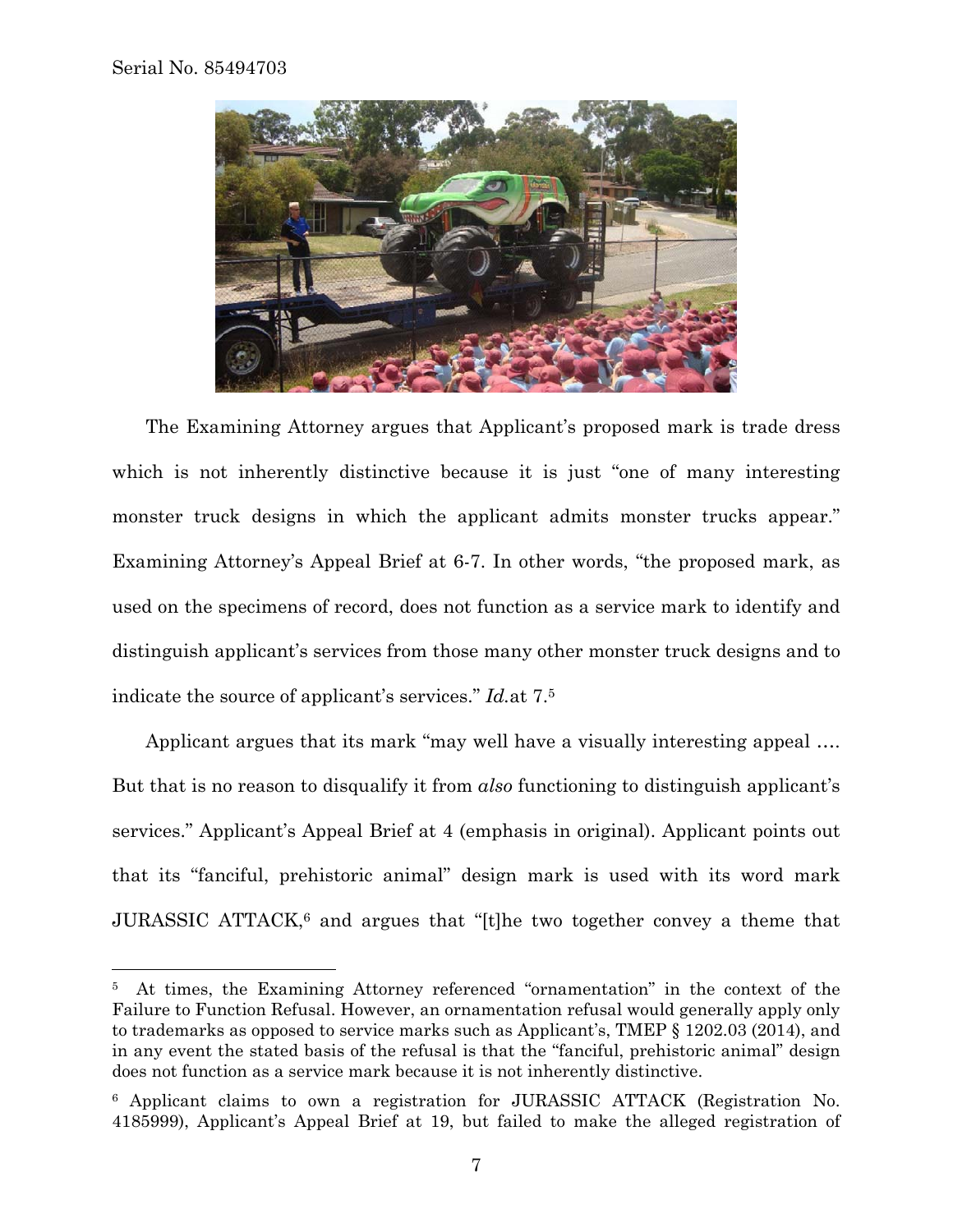$\overline{a}$ 

reinforces the distinctive character of applicant's mark and makes even more memorable in the minds of ordinary purchasers the association between applicant's three dimensional mark and the entertainment services originating with applicant." Applicant's Appeal Brief at 4-5. Furthermore, Applicant's monster truck's body "is suggestive of prehistoric animals but does not look like any one such animal." *Id.* at 7. Finally, Applicant claims that its monster truck includes "such extreme visual features … to distinguish applicant from other monster truck operators," not only to sell tickets to performances, "but also to promote sales of associated products such as shirts and caps and toy model monster trucks." *Id.* at 8.

A service mark is "any word, name, symbol, or device, or any combination thereof … [used] to identify and distinguish the services of one person … from the services of others and to indicate the source of the services, even if that source is unknown." 15 U.S.C. § 1127. A service mark must be "used in such a manner that it would be readily perceived as identifying" the services, which is "determined by examining the specimens of record in the application." *In re Moody's Investors Service Inc.*, 13 USPQ2d 2043, 2047 (TTAB 1989); *see also In re Volvo Cars of North America Inc.*, 46 USPQ2d 1455, 1458 (TTAB 1998) (a mark "must be used in a manner calculated to project to purchasers or potential purchasers a single source or origin" for the services, but mere intent that it function as a mark is not sufficient); *In re Duratech Industries Inc.*, 13 USPQ2d 2052 (TTAB 1989).

record. In any event, it is clear from the specimens that Applicant's monster truck bears this word mark.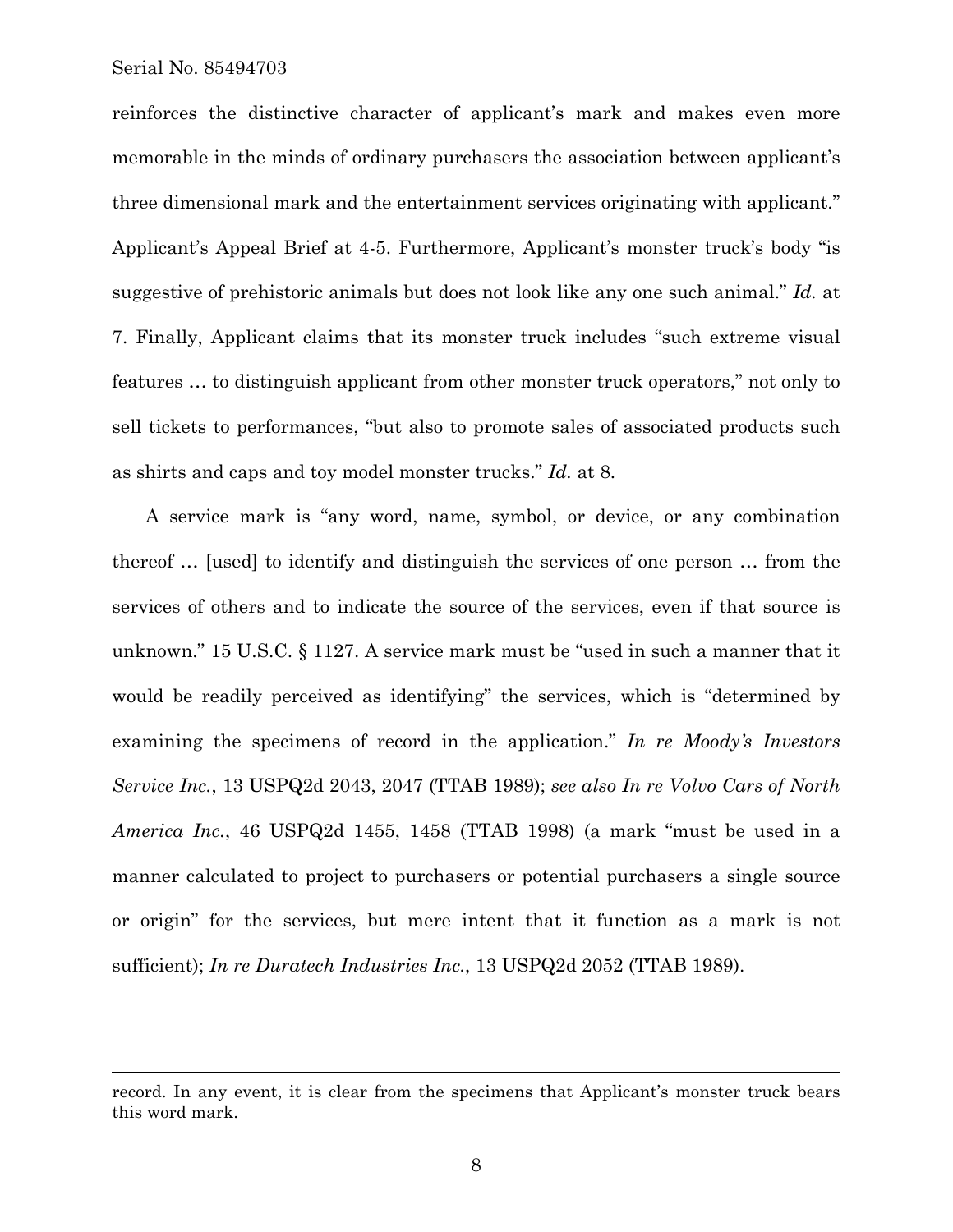Although the Examining Attorney did not explicitly address the issue in his brief, it is apparent from the prosecution history that at least one reason he found that Applicant's mark does not function as a service mark is that it is not inherently distinctive. Office Action of April 23, 2012 ("the proposed mark is not inherently distinctive … if applicant believes that its mark has acquired distinctiveness, that is, that it has become a distinctive source-indicator for the goods and/or services, applicant may seek registration on the Principal Register under Trademark Act Section 2(f)"); Office Action of February 6, 2013; *cf. Seabrook Foods, Inc. v. Bar-Well Foods Limited*, 568 F.2d 1342, 196 USPQ 289, 291 (CCPA 1977) ("The board did not comment on whether it considered Seabrook's design inherently distinctive, although, from its decision to dismiss the opposition, it evidently was not persuaded that the design makes such an impression on consumers that they will assume Seabrook to be the source of the goods upon seeing a similar design on identical or closely related goods.").

The basis for the Examining Attorney's theory that the proposed mark is not inherently distinctive is not clear from the record. However, it is settled that while trade dress in the nature of product design can never be inherently distinctive, product packaging trade dress and trade dress for services can be inherently distinctive. *Compare Wal-Mart Stores, Inc. v. Samara Bros., Inc.*, 529 U.S. 205, 54 USPQ2d 1065, 1068-69 (2000) ("[product] design, like color, is not inherently distinctive … consumer predisposition to equate the feature with the source does not exist"), *with Two Pesos, Inc. v. Taco Cabana, Inc.*, 505 U.S. 763, 23 USPQ2d 1081, 1084 (1992) ("There is no persuasive reason to apply to trade dress a general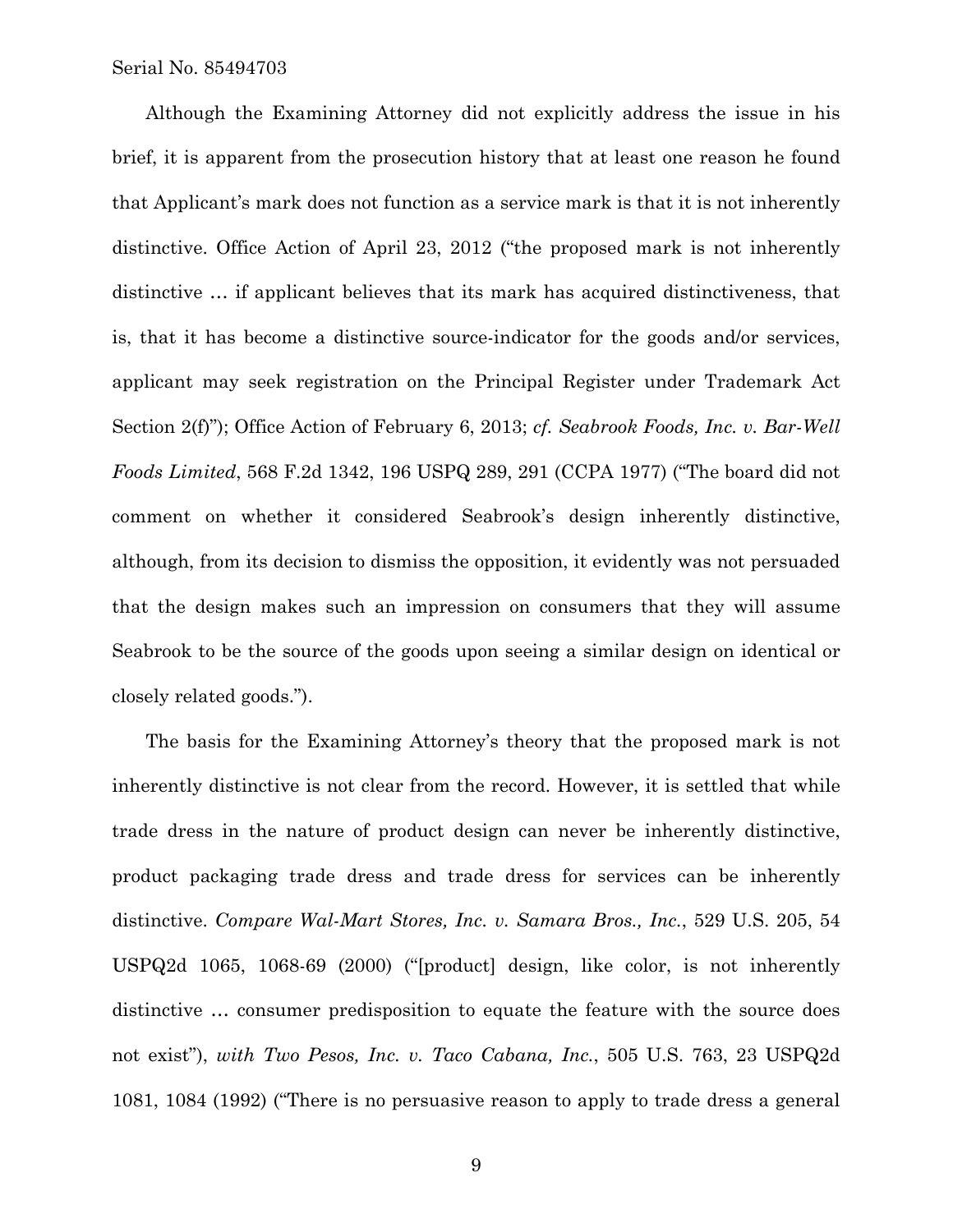$\overline{a}$ 

requirement of secondary meaning …."). To the extent that the Failure to Function Refusal was based on a conclusion that Applicant's mark is analogous to product design, as opposed to trade dress for services such as in *Two Pesos*, we disagree.

Applicant does not seek registration of its design for a *product*, it seeks registration of its "fanciful, prehistoric animal" design for its monster truck exhibition *services*, and under *Two Pesos*, trade dress for services may be inherently distinctive. *See, In re Chippendales USA, Inc.*, 622 F.2d 1346, 96 USPQ2d 1681, 1684 (Fed. Cir. 2010) ("Cuffs & Collars" costume worn by Chippendales dancers found to be trade dress which could be inherently distinctive for "adult entertainment services, namely exotic dancing for women"); *Best Cellars, Inc. v. Wine Made Simple, Inc.*, 320 F.Supp.2d 60 (S.D.N.Y. 2003) (finding interior décor of retail wine store inherently distinctive). Indeed, Applicant's service is exhibiting its monster truck in action, such as doing wheelies, jumping over and crushing smaller vehicles and otherwise entertaining fans with the truck's size, power and sheer awesomeness,7 which could be performed with or without the "fanciful, prehistoric animal" design on the outside of the truck, just as Taco Cabana's service of offering Mexican food to restaurant customers could be performed without the particular interior design found to be inherently distinctive in *Two Pesos*. Like the "Cuffs & Collars" costume worn by Chippendales dancers, the "fanciful, prehistoric animal" design is akin to the packaging of what is being sold, in this case Applicant's monster truck services. *In re Chippendales*, 96 USPQ2d at 1684.

<sup>7</sup> Office Action of April 11, 2014 ("bing.com" printout depicting the Nitro Circus, Instigator and Maximum Destruction monster trucks jumping and crushing); Applicant's specimen of December 14, 2011 (depicting Applicant's truck doing a wheelie).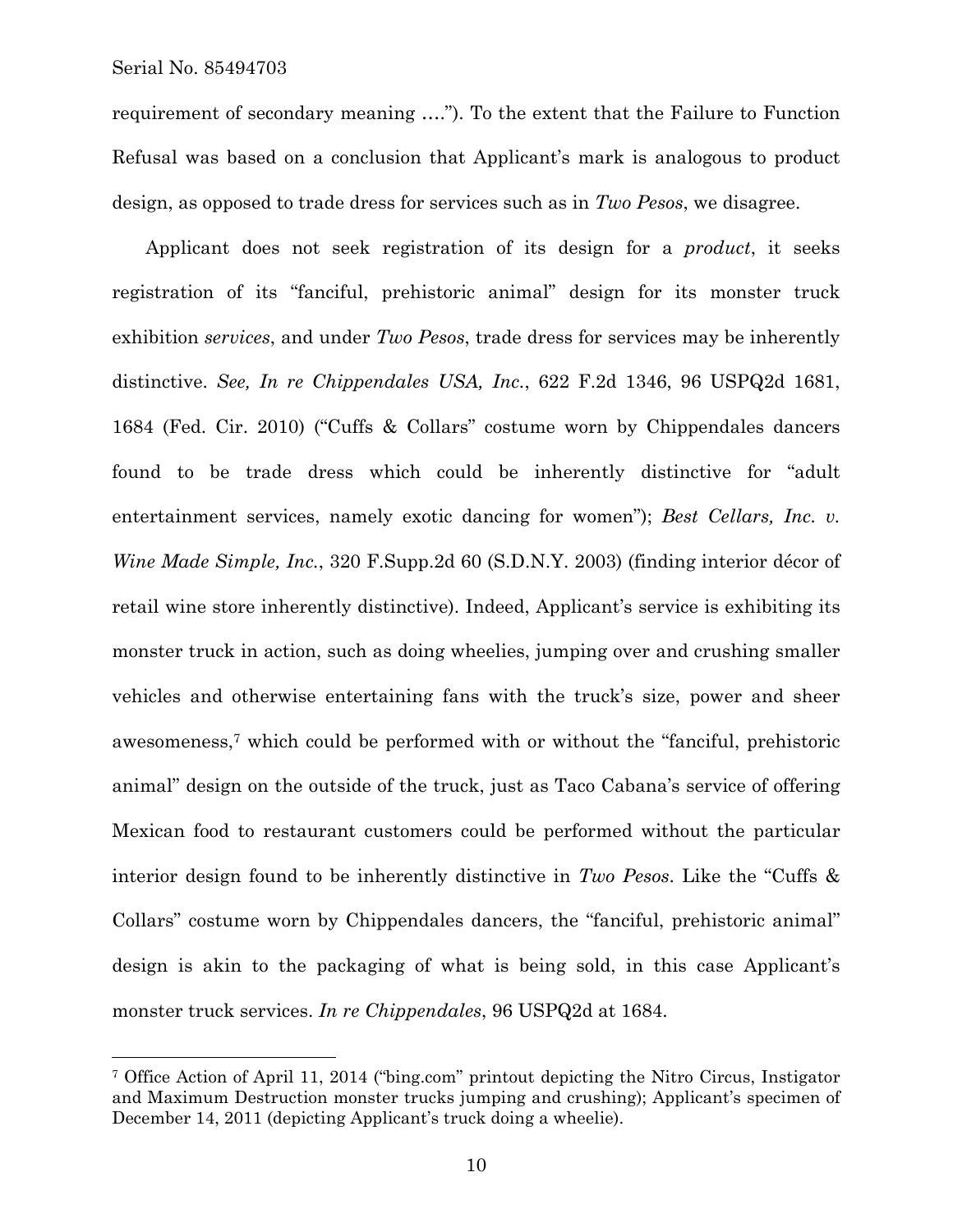Having determined that Applicant's design constitutes trade dress for its services capable of inherent distinctiveness, we must next determine whether that trade dress is in fact inherently distinctive. "The facts of each case dictate that determination," and "[t]he Examining Attorney need only establish a 'reasonable predicate' to make the necessary *prima facie* showing." *In re Chippendales USA, Inc.*, 90 USPQ2d 1535, 1539-40 (TTAB 2009), *aff'd*, 622 F.2d 1346, 96 USPQ2d 1681 (Fed. Cir. 2010).

There is a "four-part test for determining the inherent distinctiveness of trade dress," as follows:

> [1] whether it was a 'common' basic shape or design, [2] whether it was [not] unique or unusual in the particular field, [3] whether it was a mere refinement of a commonly-adopted and well-known form of ornamentation for a particular class of goods viewed by the public as a dress or ornamentation for the goods, or [4] whether it was capable of creating a commercial impression distinct from the accompanying words.

*Id.* (quoting *Seabrook*, 196 USPQ at 291). As we have previously pointed out, one prominent commentator has opined that all parts of this test "are merely different ways to ask whether the design, shape or combination of elements is so unique, unusual or unexpected in this market that one can assume without proof that it will automatically be perceived by customers as an indicator of origin." J. Thomas McCarthy, *McCarthy on Trademarks and Unfair Competition* § 8:13 (4th ed. 2014); *see In re Hudson News Co.*, 39 USPQ2d 1915, 1922 n.15 (TTAB 1996). *See also In re Procter & Gamble*, 105 USPQ2d 1119, 1122 (TTAB 2012) (product packaging trade dress found inherently distinctive).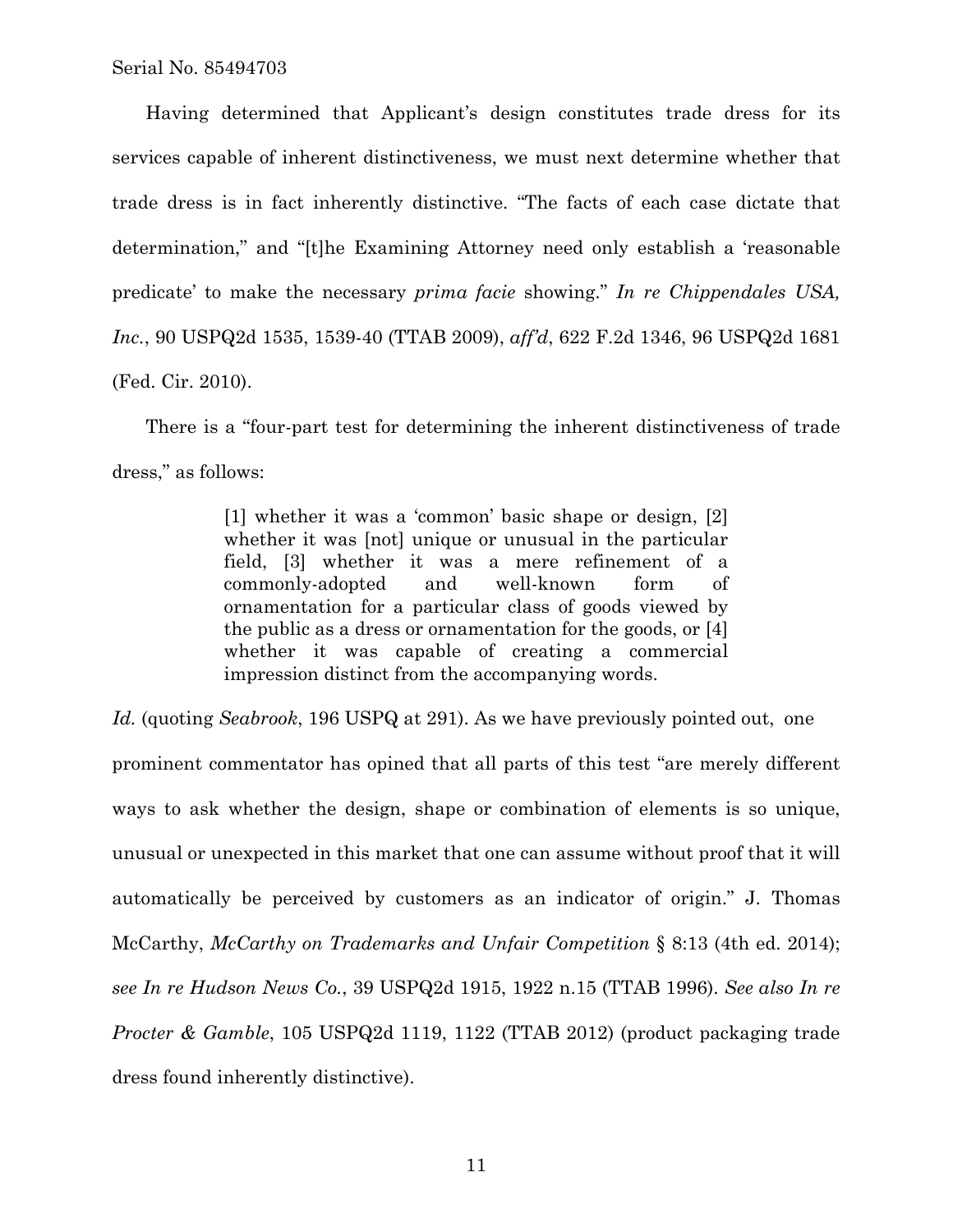Here, the evidence made of record by the Examining Attorney fails to show that Applicant's "fanciful, prehistoric animal" design is either a common or a basic shape or design. Rather, it is unique among the more than 100 monster trucks depicted in the Examining Attorney's image search results. To the extent that two of the monster trucks among those results have certain characteristics in common with Applicant's mark, they are nevertheless readily distinguishable from Applicant's unique design which includes peculiar horns, scales, a protective shield and other features which neither Swamp Thing nor the "Raptors" monster trucks share. Indeed, Applicant's monster truck is "unique" and "unusual" in the monster truck field. The Examining Attorney provided scant, if any, evidence that Applicant's truck is a "mere refinement" of anything, let alone a "commonly-adopted" and "wellknown form" in the monster truck field. To the contrary, the totality of the record makes clear that Applicant's truck stands alone in the quality and quantity of its distinctive traits which set it apart from the other monster trucks about which the Examining Attorney submitted evidence, as the body of Applicant's truck is cut and molded to convey the body of a dinosaur and adorned with other dinosaur elements, including horns, a protective shield and eyes bordered by scales. These elements are unique and make Applicant's truck unlike any of those included in the Examining Attorney's search results.

Finally, Applicant's mark is fully capable of creating a commercial impression distinct from the words JURASSIC ATTACK. Indeed, in this case, Applicant's "fanciful, prehistoric animal" three-dimensional design mark predominates over the words, which only appear on a small portion of the side of the back of Applicant's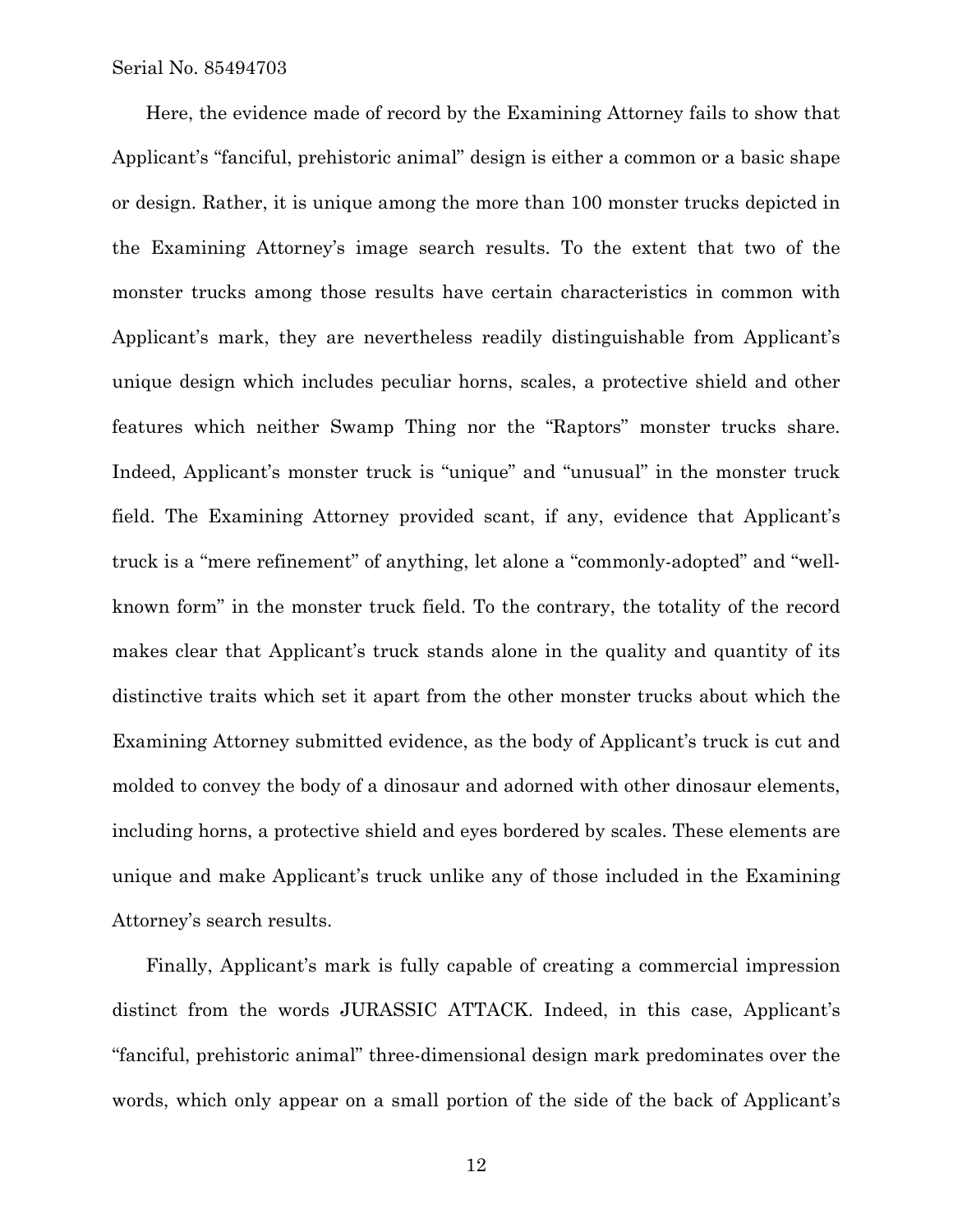truck. By contrast, the design elements encompass the entire truck cab and the scales are painted on the bed of the truck. And when the truck is viewed from the front, the words are not visible, while the prehistoric animal design is manifest. The horns protruding from the front and top of the truck are themselves as large or larger than the words, and the truck's "eyes" draw immediate attention and convey a representation of a prehistoric animal. In short, the three-dimensional design creates a commercial impression distinct from the words. It is not "mere" background material, and stands on its own. *See generally In re E.J. Brach & Sons*, 256 F.2d 325, 118 USPQ 308, 309 (CCPA 1958) (stating, in dicta, "it must be made clear that it is not every case in which the background display of a mark is sought to be registered apart from the word mark with which it is associated that secondary meaning must be shown. It is only in those cases where what is sought to be registered is '*mere* background material' that this holds true."); *In re National Institute for Automotive Service Excellence*, 218 USPQ 744, 745 (TTAB 1983).

As to the Examining Attorney's argument that the specimens do not "show the crucial link between the likely perception of the proposed mark … as a service mark indicating that the proposed mark indicates the source of the services,"8 we do not consider this to be an argument that the specimens do not function as proper service mark specimens, which is not the refusal before us; rather, we consider it to be an argument that even when used in the advertising of monster truck events, the image of Applicant's truck does not function as a mark. We find, however, based on the advertising poster specimen, that Applicant's distinctive design mark would be

 $\overline{a}$ 

<sup>8</sup> Examining Attorney's Appeal Brief at 7.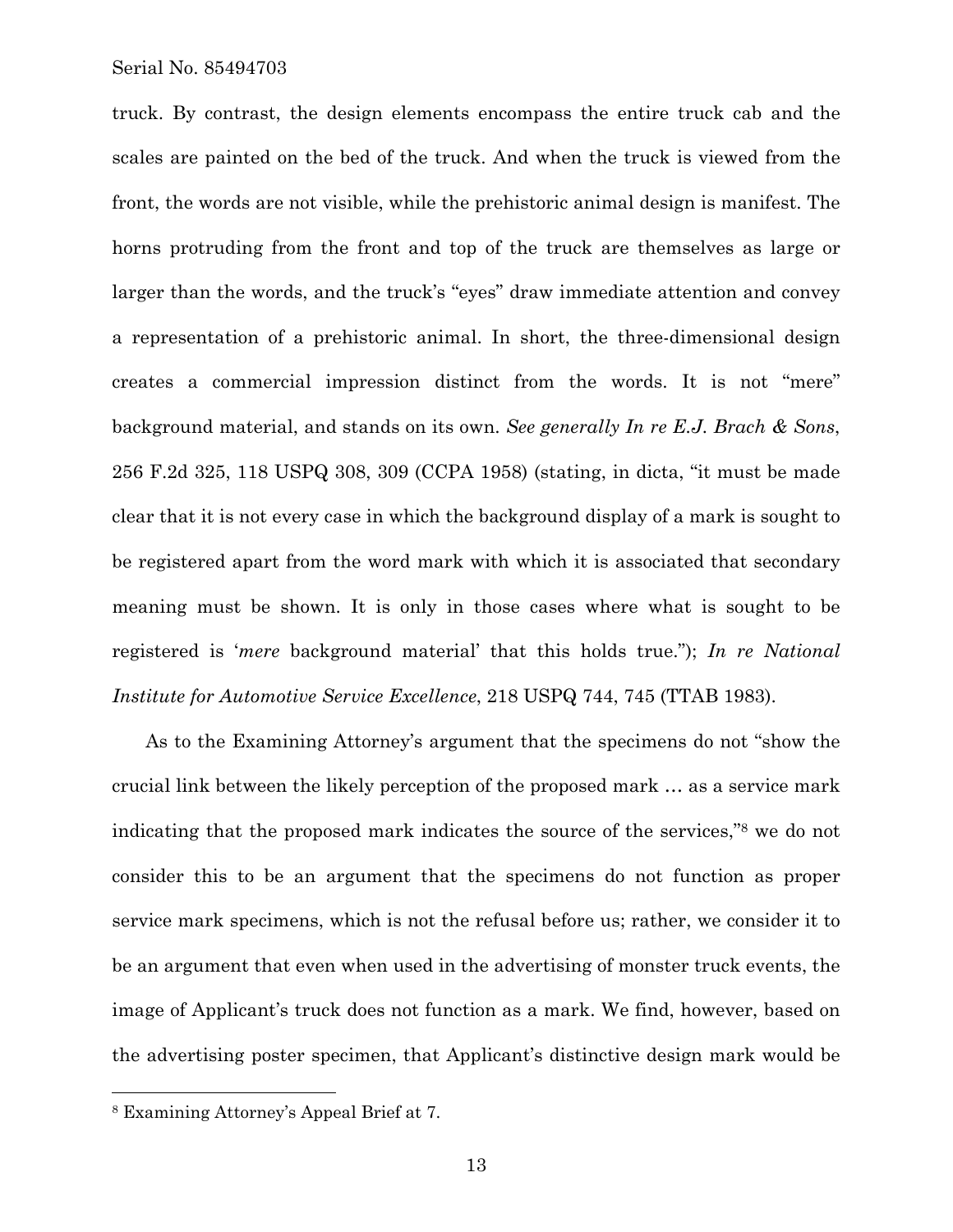"readily perceived as identifying" Applicant's monster truck services. The poster is for a motor sports show featuring not only Applicant's truck, but also the Maniac, UnNamed and UnTamed, Nasty Boy and McGruff monster trucks, lawn mower racing and freestyle motocross. But it is Applicant's truck which is most prominently featured on the poster, with Applicant's "fanciful, prehistoric animal" design mark immediately drawing consumers' eyes and attention, and being significantly larger than and dominating over the JURASSIC ATTACK word mark in both places it appears. It is clear to consumers viewing the poster that what is most prominently depicted is not just *any* monster truck, but *Applicant's* distinctive monster truck. The name of the truck is easily discernible upon close review of the poster, but it is the image that dominates. The advertising poster is analogous to a music festival advertisement listing several acts, but most prominently featuring the headliner, and in this case, rather than most prominently identifying the "headliner" by its name/word mark, the poster most prominently displays Applicant's "fanciful, prehistoric animal" design mark. That design identifies and will be perceived as identifying Applicant's particular monster truck exhibition services, not generic monster truck exhibition services. Unlike the lawn mower racing events promoted generically in the advertisement, the particular monster trucks performing are listed specifically, by name, and, in Applicant's case alone, by the prominent and unmistakable display of Applicant's involved three-dimensional design mark.

As for Applicant's specimens displaying its truck in action at a monster truck event, it is settled that a mark applied to a product can function "not only as

14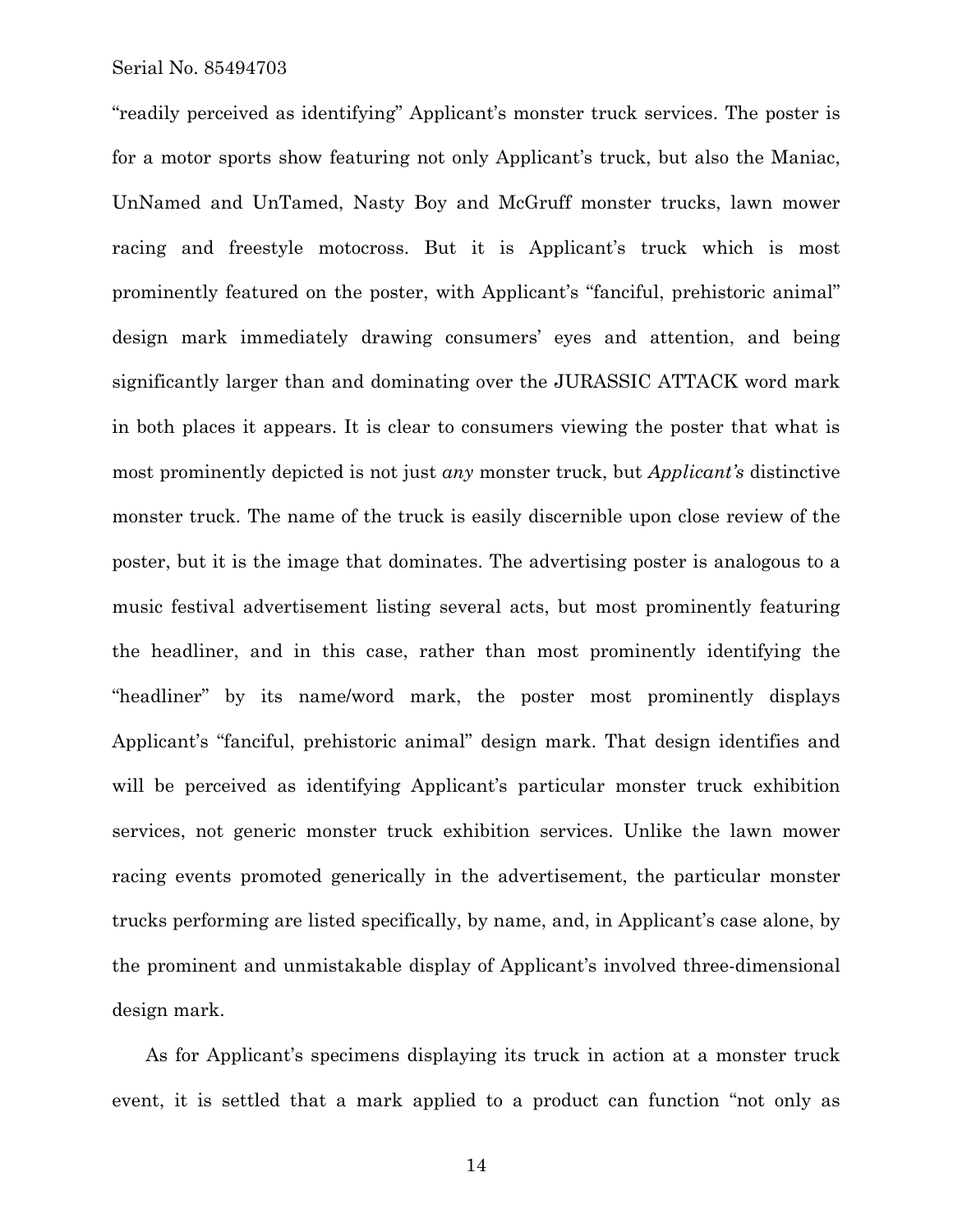ornamentation for the [product] but also as a mark for applicant's services." *In re Eagle Fence Rentals, Inc.*, 231 USPQ 228, 231 (TTAB 1986); *see also In re Procter & Gamble Co.*, 105 USPQ2d at 1127 ("the bottle design and the cap design are both inherently distinctive, serve primarily as indicators of source, and, to the extent they are decorative or ornamental in nature, are only incidentally so"); *In re Hudson News*, 39 USPQ2d at 1923 ("We readily recognize that there is no prohibition against a trade dress mark both functioning to indicate source and being aesthetically pleasing."). And because two specimens show use of Applicant's mark "in the rendering (i.e., 'sale') of its services," in this case at monster truck performances, they are acceptable and may be perceived as identifying those services. *In re Eagle Fence Rentals*, 231 USPQ at 231; *In re Red Robin Enterprises, Inc.*, 222 USPQ 911, 912 (TTAB 1984) ("we see no reason why a costume design cannot function as a service mark and, in addition, cannot so function while being worn by an individual who is either soliciting or advertising such services *or actually performing them*") (emphasis added).

As indicated, while an ornamentation refusal would ordinarily only apply to goods rather than services, during prosecution and in his Appeal Brief the Examining Attorney appears to have implied, but later denied, that "ornamentation" was a basis for the refusal. *Compare* both the Office Action of April 23, 2012 ("Unlike the costume in [*Red Robin*], the proposed mark is not a costume in which a performer personally wears or wears when interacting with customers. Instead the proposed mark is a design that is affixed to the truck driven by a driver.") and the Examining Attorney's Appeal Brief at 7 ("Because monster truck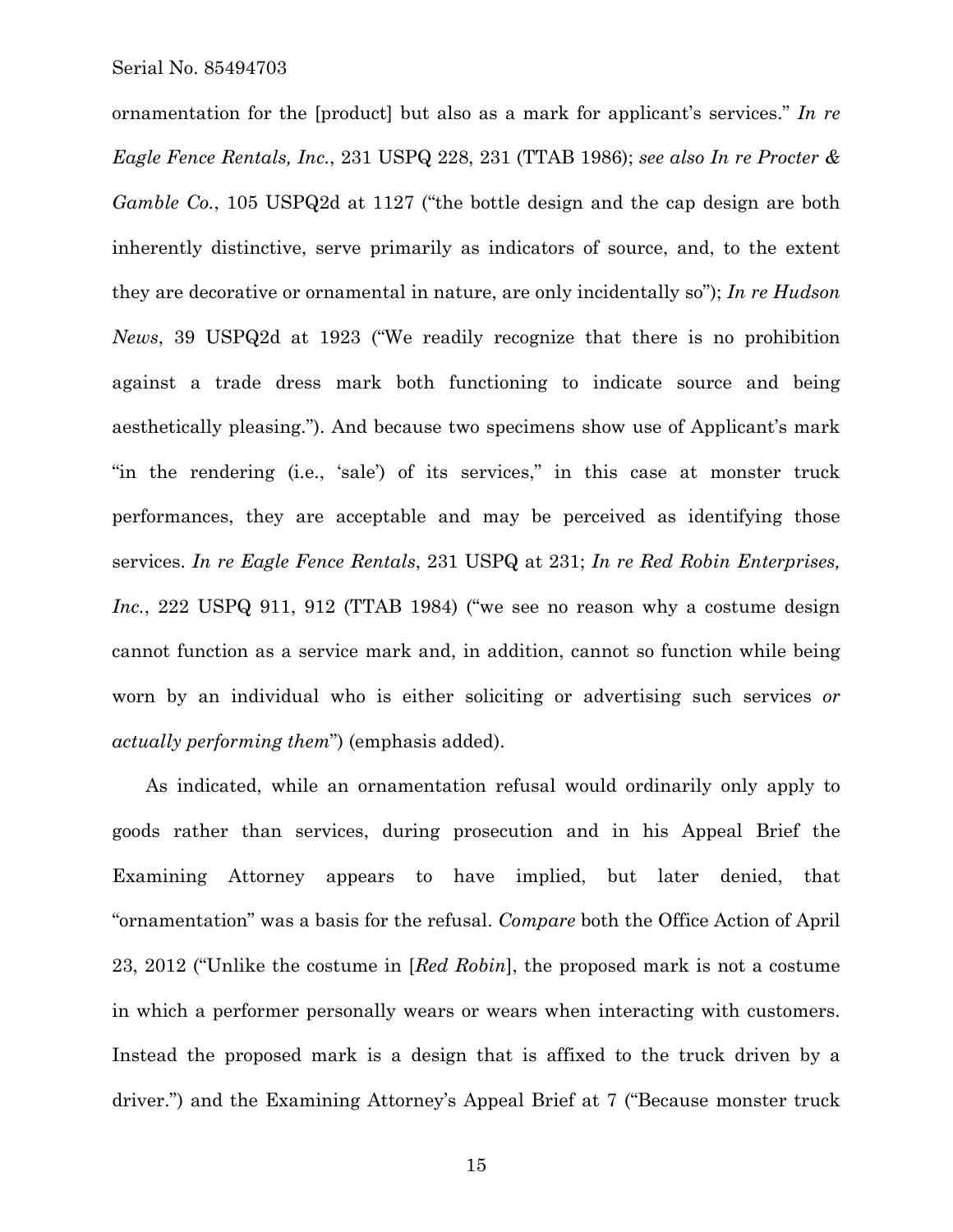customers are conditioned to seeing what the applicant admits are a wide variety of truck (sic) monster truck designs that may be mere ornamentation, there is nothing in the specimens that makes the crucial change between the likely perception that the proposed mark is just one of many monster truck designs and a mark that indicates that applicant is the source ....") *with* the Office Action of September 17, 2012 ("the applicant's desire to turn the refusal into an 'ornamental' refusal is misguided") and Examining Attorney's Appeal Brief at 9 ("the applicant creates a straw man argument that the refusal is based on the proposed mark being ornamental. The issue is not whether the proposed mark is ornamental ….). While use of the term of art "ornamentation" may have caused some confusion during prosecution of the application, it is clear that the refusal is not based on "ornamentation," notwithstanding that there are "a wide variety of monster truck designs" and the proposed mark is "a design that is affixed to the truck driven by a driver." Applicant does not seek to register its mark for a toy or model truck, or any other product, but instead for monster truck exhibition services. That those services are performed by a "truck driven by a driver" bearing one of many monster truck designs is not a basis for refusing registration here, where Applicant's advertising poster and other specimens establish that its distinctive "fanciful, prehistoric animal" design mark would be perceived as identifying Applicant's monster truck exhibition services.

Ample precedent makes clear that despite monster trucks appearing in a variety of designs, Applicant's mark may still be inherently distinctive, different from the rest and readily perceived as identifying Applicant's services. For example,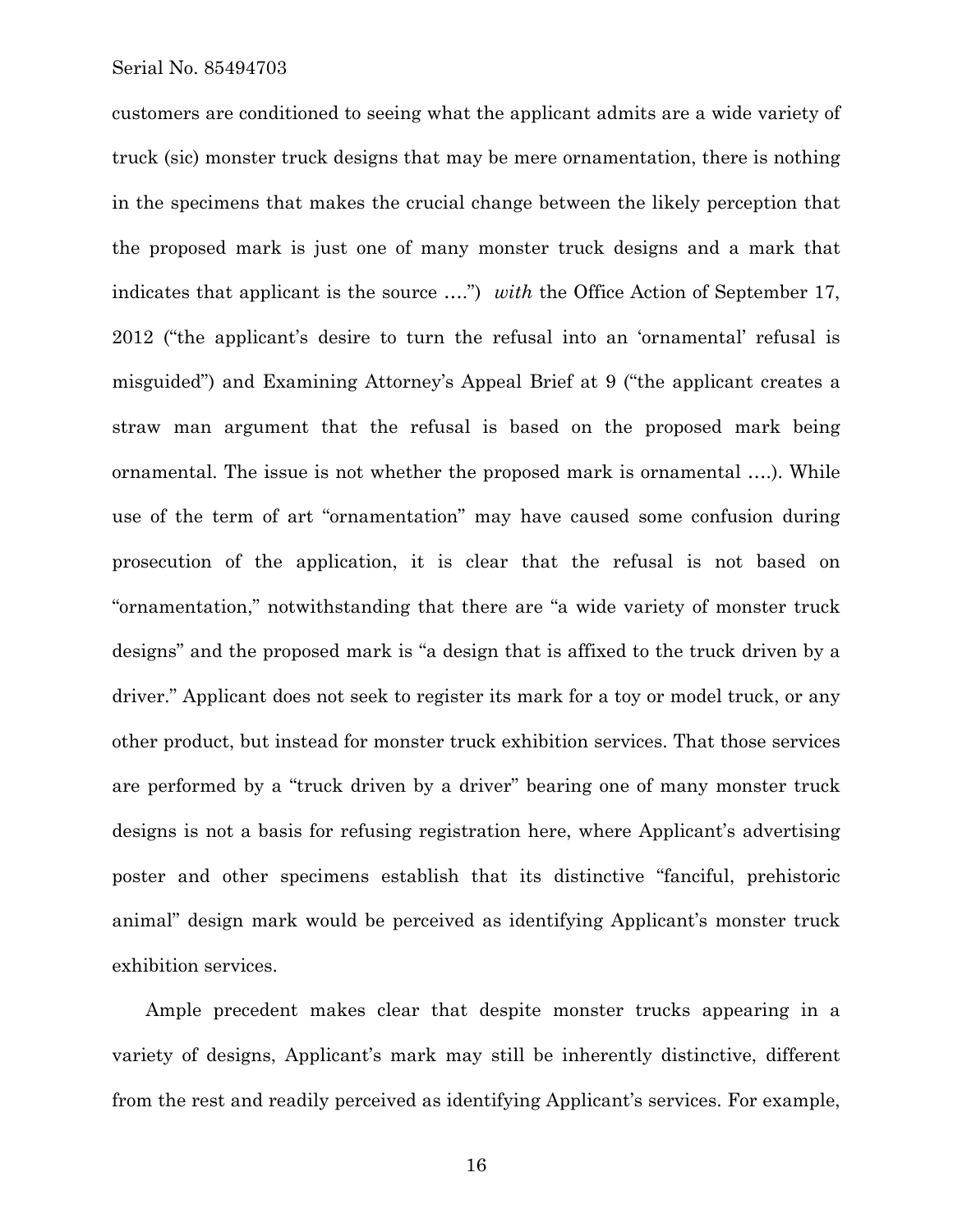in *Red Robin*, we reversed a failure to function refusal in finding the design of a bird costume to be inherently distinctive and registrable on the Principal Register for "entertainment services, namely personal appearances, clowning, antics, dance routines and charity benefits." In *Eagle Fence* we reversed a failure to function refusal in finding "alternately colored strands of wire arranged vertically" in fencing inherently distinctive and registrable on the Principal Register for renting chainlink fences, and in doing so pointed out that "[t]he Lanham Act takes a very flexible approach to the question of what constitutes a service mark." *In re Eagle Fence*, 231 USPQ at 230. And the predecessor to our primary reviewing court reversed a failure to function refusal to register "polka dot banding" applied to cans containing a household cleanser, finding that it "is an artistic and unique design or pattern which may be constituted a trademark 'device' within the meaning of Section 45." *In re Swift & Co.*, 223 F.2d 950, 106 USPQ 286, 288 (CCPA 1955). *See also In re DC Comics, Inc.*, 689 F.2d 1042, 215 USPQ 394 (CCPA 1982) (reversing failure to function refusal to register drawings of Superman, Batman and the Joker used on product packaging for toy dolls).

The specimens and record as a whole make clear that Applicant's threedimensional mark in this case is akin to the marks found registrable in *Two Pesos*, *Red Robin*, *Eagle Fence* and similar cases. It is nothing like the "quite pedestrian" and "commonplace interior decorating features" at issue in *Hudson News*, the Cuffs & Collar trade dress at issue in *Chippendales* which derived directly from "the pervasive Playboy mark, which includes the cuffs and collar together with bunny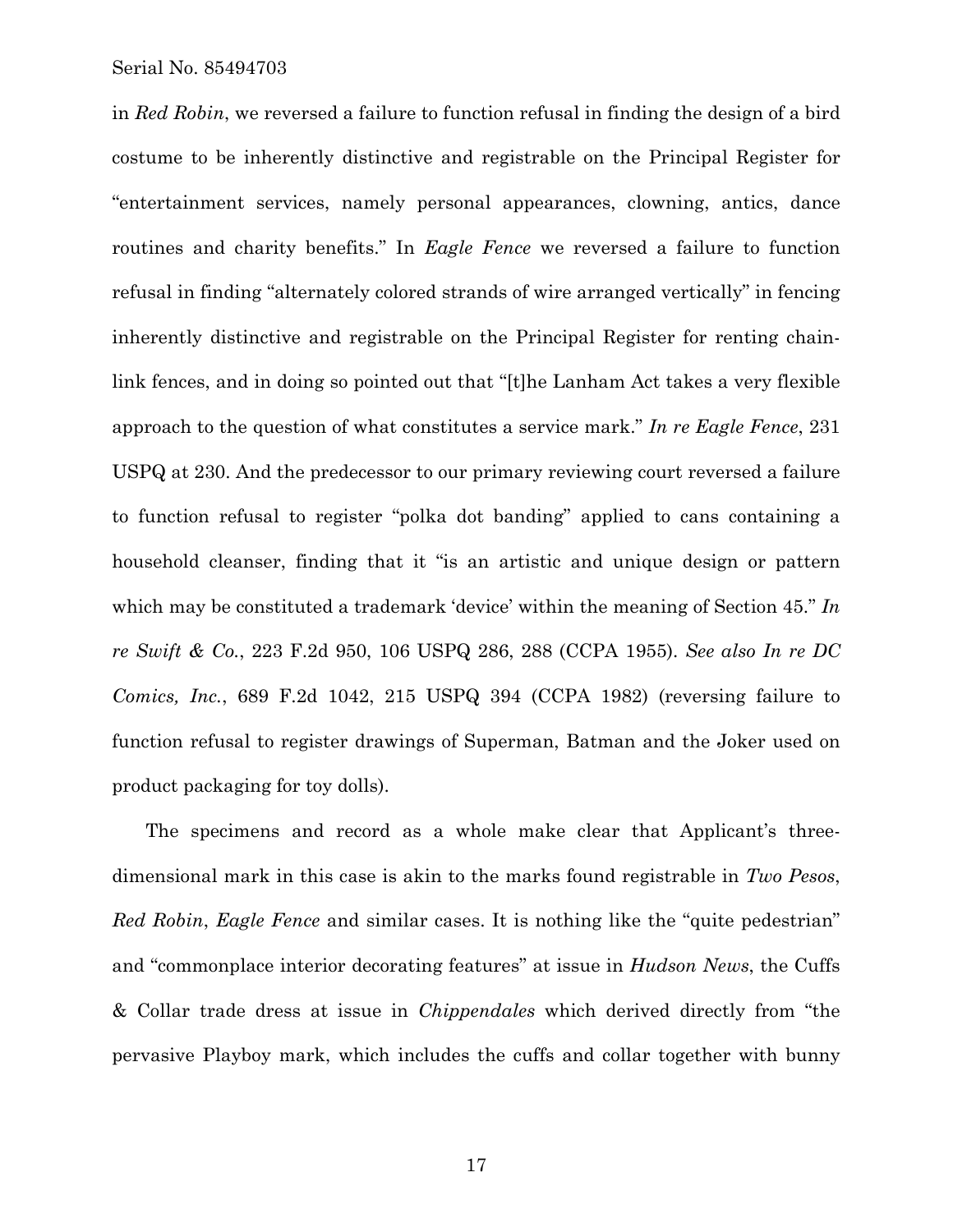ears,"9 or the mere "refinement of the commonplace decorative or ornamental [bowling alley] lighting arrangements" at issue in *In re File*, 48 USPQ2d 1363 (TTAB 1998).

The Federal Circuit made clear in *Chippendales*, even as it affirmed a refusal to register the Cuffs & Collar trade dress, that merely because costumes used in a particular field may be a common occurrence, that does not preclude the possibility of some of them serving as marks. The Court's affirmance was based on evidence that the Cuffs & Collar derived from the "pervasive" Playboy bunny costume. But the Court limited another of the Board's holdings, specifically finding that "the Board erred … to the extent that it suggested that *any* costume would lack inherent distinctiveness in the context of the live adult entertainment industry." *In re Chippendales*, 96 USPQ2d at 1687. In fact, the Court stated that "[s]imply because the live adult entertainment industry generally involves 'revealing and provocative' costumes does not mean that there cannot be any such costume that is inherently distinctive." In other words, the Examining Attorney's reliance on the mere fact that "monster trucks normally appear in a wide variety of designs," Examining Attorney's Appeal Brief at 5, does not end the inquiry. According to *Chippendales*, that Applicant admitted this factual contention of the Examining Attorney does not mean that there cannot be any inherently distinctive monster truck design.

Here, the Examining Attorney's evidence reveals that while monster trucks appear in a wide variety of designs, many of which are menacing or theatrical, Applicant's design is quite unique, comprising particular scales, horns, a protective

 $\overline{a}$ 

<sup>9</sup> *In re Chippendales*, 96 USPQ2d at 1688.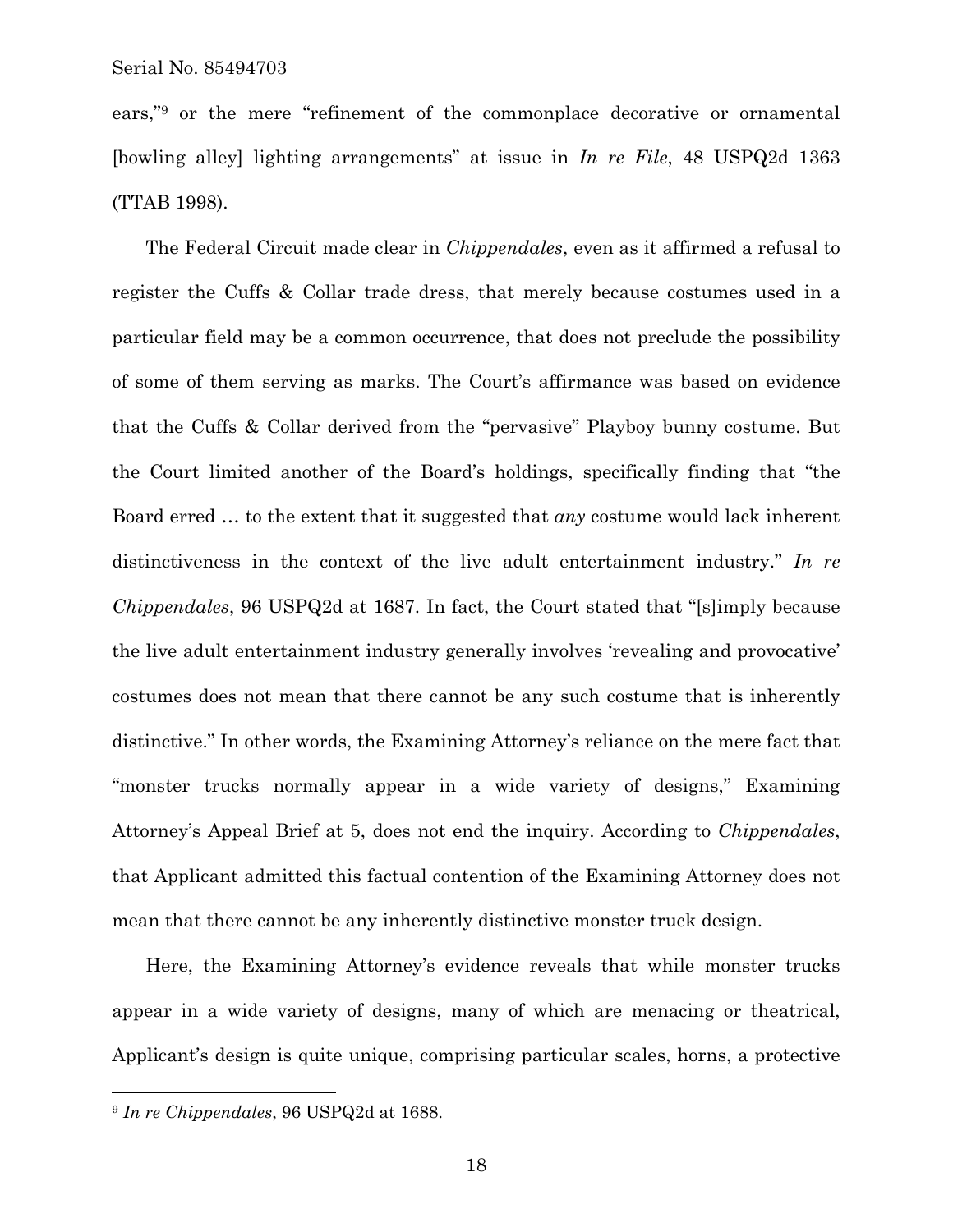shield and other "fanciful, prehistoric animal" features, including a body molded to convey a dinosaur's body, which are anything but "pedestrian" or "commonplace" in the monster truck field. In short, the Examining Attorney has failed to make of record any monster truck design that includes the distinctive features encompassed within Applicant's mark, or for that matter anything like them. Accordingly, he has not set forth a "reasonable predicate" for his finding that Applicant's mark is not inherently distinctive, nor has he demonstrated that Applicant's mark will not be readily perceived as indicating the source of Applicant's monster truck services. *In re Procter & Gamble*, 105 USPQ2d at 1125-26.

#### **The Mutilation Refusal**

The Examining Attorney argues that the specimens do not depict Applicant's applied-for mark in use in commerce, because they display the mark "with the wording JURASSIC ATTACK and/or other additional markings (e.g., stylized gills or stripes, peacock tail like design behind the truck cab, etc.); and the drawing shows the mark without the wording JURASSIC ATTACK and/or other additional markings." Examining Attorney's Appeal Brief at 8 (emphasis in original). Furthermore, "amending the mark in the drawing to conform to the mark on the specimen would be a material alteration and would not be accepted, because the difference between the mark in the specimen and the drawing is significant and each mark creates a different commercial impression." *Id.* at 9.

Applicant argues that the drawing must display a substantially exact representation of the mark in the specimens, which in this case is "the design of applicant's truck body." Applicant's Supplemental Appeal Brief at 1. Applicant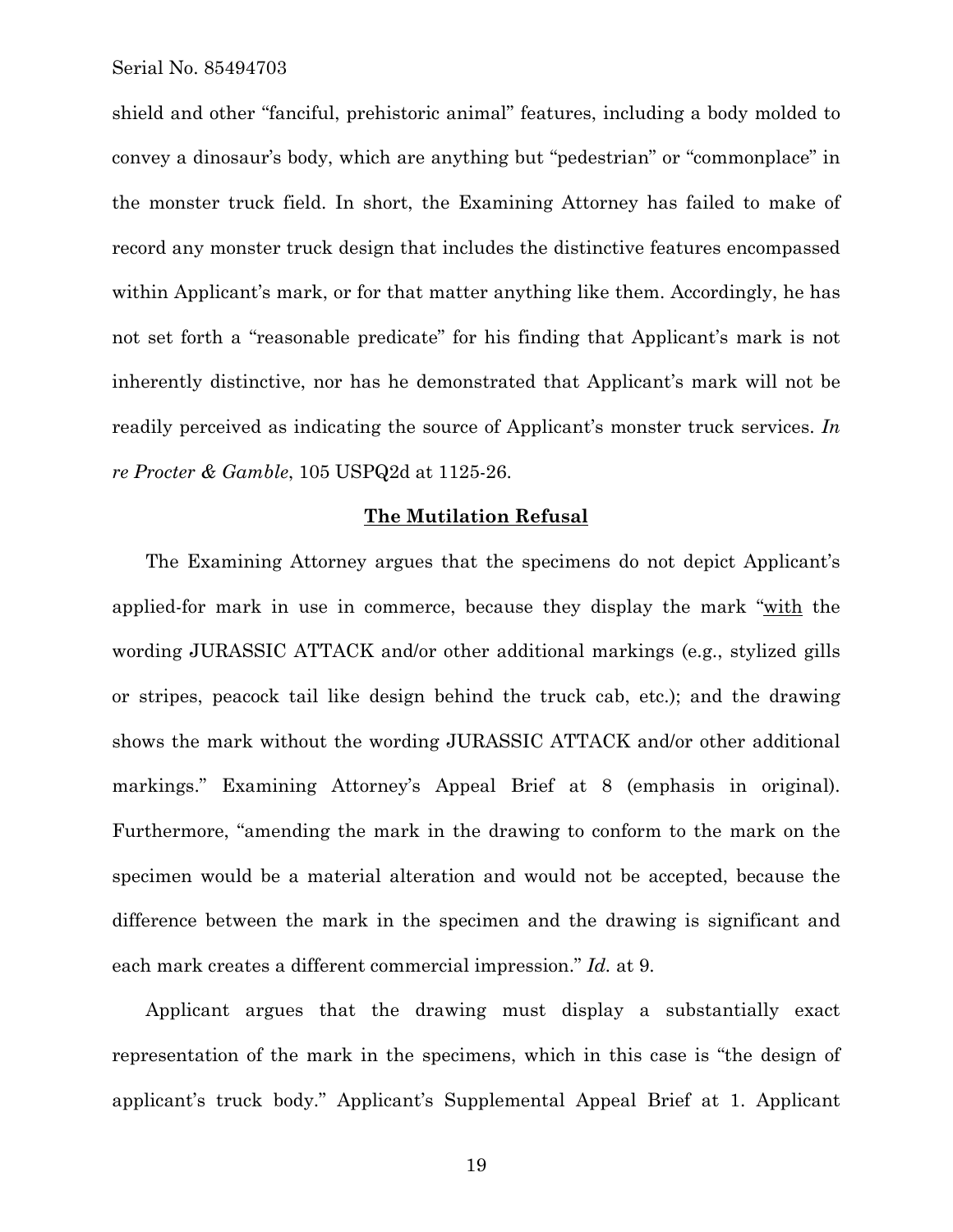claims that its truck bears a composite mark with "two or more separable elements," and argues that its drawing may show "less than the entire composite mark." *Id.* at 2.

We agree with Applicant. We begin by recognizing that Applicant "has some latitude in selecting the mark it wants to register." *In re 1175856 Ontario Ltd.*, 81 USPQ2d 1446, 1448 (TTAB 2006). More to the point with respect to the refusal,

> it is settled that when a background design used for the display of a word or letter mark is sought to be registered by itself, without the word or letter mark, the design may be registered without any evidence of secondary meaning if it is distinctive or unique enough to create a commercial impression as an indication of origin separate and apart from the remainder of the mark; conversely, if it is not distinctive or unique enough to create a separate commercial impression as a trademark, it may be registered only upon proof of secondary meaning.

*In re National Institute for Automotive Service Excellence*, 218 USPQ at 745. As we found in connection with the Failure to Function Refusal, Applicant's threedimensional "fanciful, prehistoric animal" design mark is distinctive, unique and creates a commercial impression as an indication of origin separate and apart from the word mark JURASSIC ATTACK. The three-dimensional mark predominates over the words JURASSIC ATTACK, which only appear on a small portion of the side of the back of Applicant's truck and depending on the viewing angle, the words may not even be visible. The three-dimensional mark is so prominently promoted on the advertising poster specimen precisely because it is so distinctive, and the Examining Attorney has not established that it is anything other than unique in the monster truck industry. The "fanciful, prehistoric animal" design is anything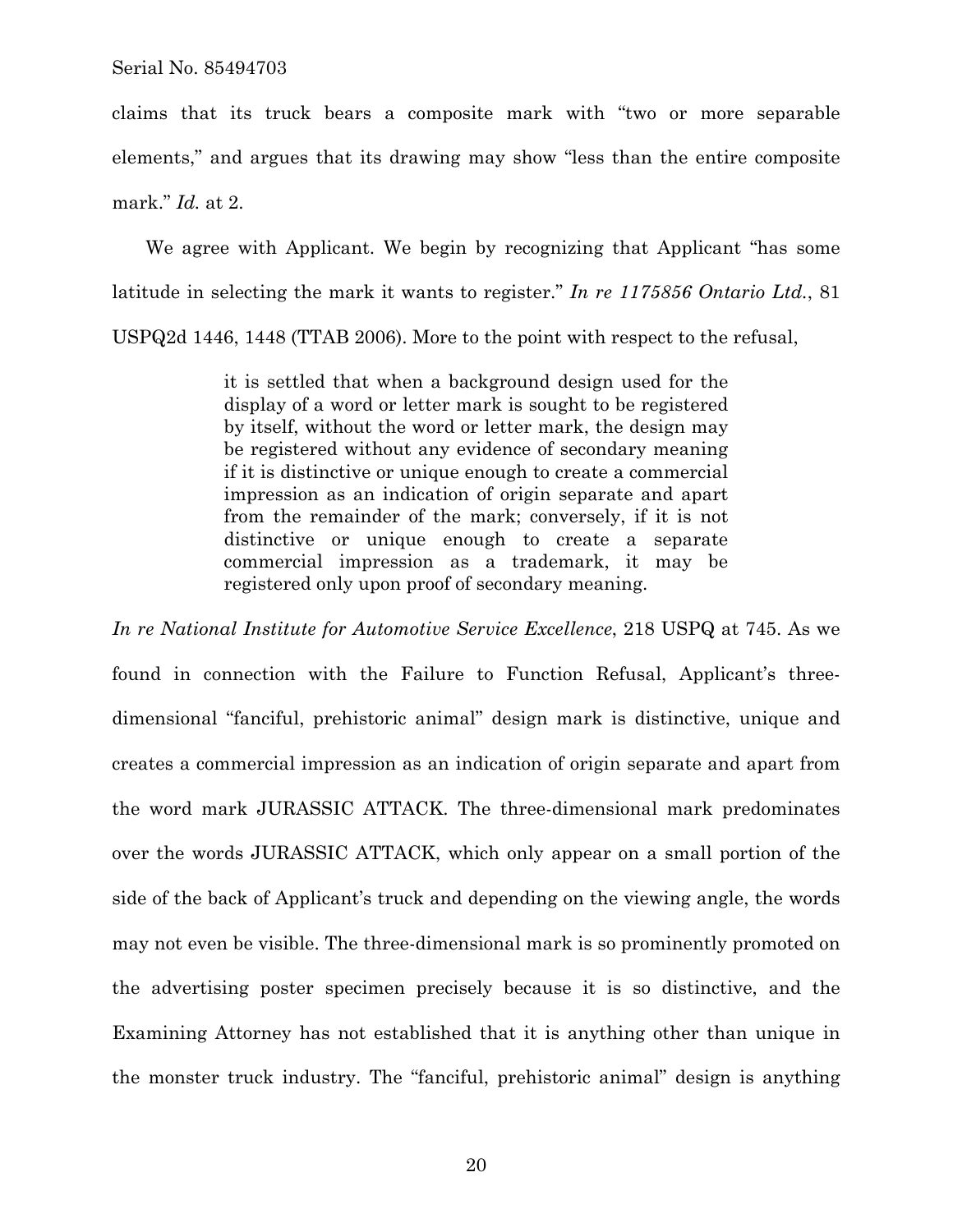1

but "mere" background material. *See generally In re E.J. Brach & Sons*, 118 USPQ

## at 309 (CCPA 1958). Applicant's mark

is not a common basic shape; it creates a visual impact separate and apart from the words superimposed thereon (indeed, at a distance the words may be hard to read but the design stands out and provides a means of ready recognition) … and there is no evidence that similar designs have been commonly used in the field. Under these circumstances … it is registrable without the words.

## *In re National Institute for Automotive Service Excellence*, 218 USPQ at 745.

We do not share the Examining Attorney's concern with the "additional markings (e.g., stylized gills or stripes, peacock tail like design behind the truck cab, etc.)." The specimens submitted on January 8, 2013 include the "peacock tail like design behind the truck cab," and to the extent we understand what the Examining Attorney means by "stylized gills or stripes," we believe that any differences between these features as they appear in the drawing and the specimens are but "minor alterations," and they do "not create a new and different mark creating a different commercial impression." *In re Schecter Bros. Modular Corp.*, 182 USPQ 694, 695 (TTAB 1974). Finally, while *some* of the specimens reveal a relatively small yellow oval PENNZOIL sticker on the side of the truck, as Applicant points out, such use of third-party marks is a convention in the motor sports industry, and would not be perceived as part of Applicant's mark.10

<sup>10</sup> Because Applicant's mark does not include a color claim, the fact that different colors are used in the various specimens is irrelevant.